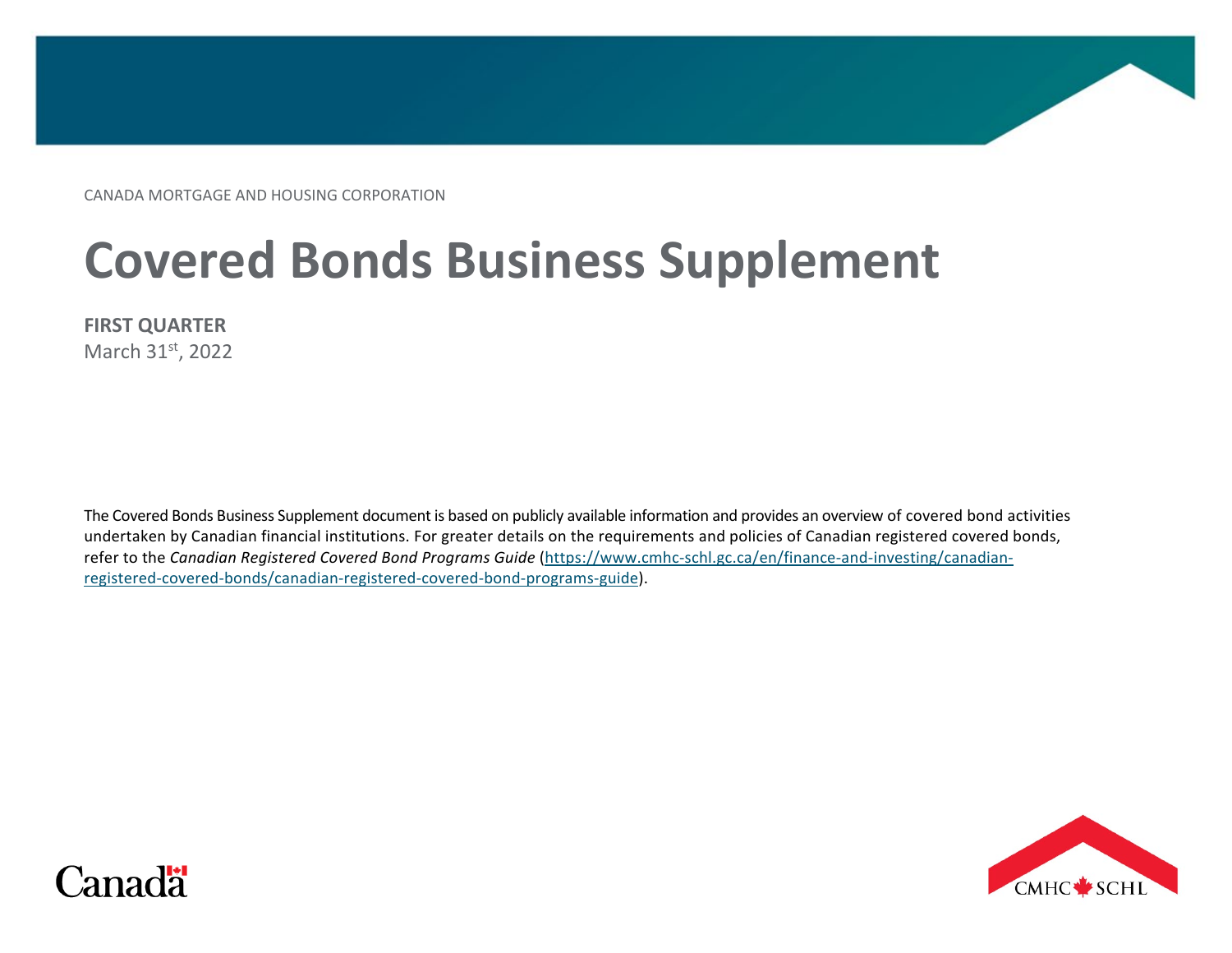# **Annual Issuance and Outstanding Volume of Covered Bonds**

The 2012 amendments to the *National Housing Act* established a legal framework for the registration of covered bond programs in Canada. Under the Act, CMHC is responsible for maintaining a registry of covered bonds issuers and programs and acts as the administrator for the legislative covered bonds framework. Prior to 2012, covered bonds issued by Canadian financial institutions were issued under structured programs without statutory protection for investors. The Government and CMHC do not provide any guarantees or backing for covered bonds, and covered bond collateral must be composed of one- to four-unit uninsured residential mortgage loans.

The amount of covered bonds outstanding issued by Canadian financial institutions has increased gradually since 2007. As of March 31st, 2022, the amount of covered bonds outstanding issued under the legislative framework amounted to \$222.2 billion and the 2022 issuance amounted to \$36.0 billion.



Source: Registered Issuers' websites Source: Registered Issuers' websites Source: Registered Issuers' websites

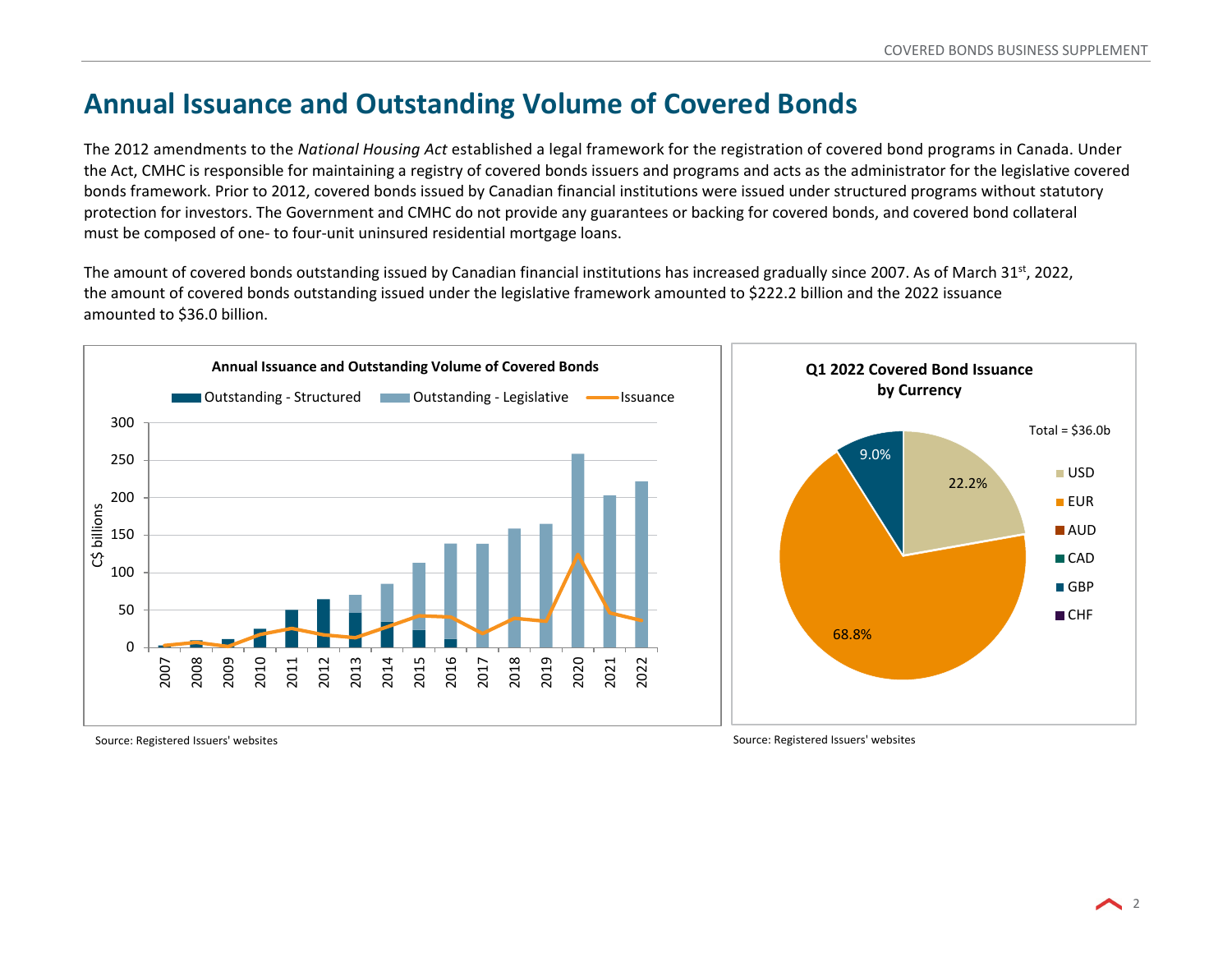#### **Covered Bonds Issuance Capacity**

Canada's nine largest banks (Bank of Montreal, Bank of Nova Scotia, Canadian Imperial Bank of Commerce, HSBC Bank Canada, Laurentian Bank, National Bank of Canada, Royal Bank of Canada, Toronto-Dominion Bank, Equitable Bank) and Fédération des caisses Desjardins du Québec have registered covered bonds programs.

Under federal and provincial regulatory requirements, the amount of assets pledged for covered bonds by an institution cannot exceed 5.5% of its total assets as set and calculated by the regulatory bodies (OSFI and AMF, respectively). In March 2020, the regulatory bodies temporarily increased the limit on total assets that may be pledged for covered bonds from 5.5% of the deposit taking institution's assets to 10%, resulting in additional issuance capacity. The additional 4.5% issuance capacity may only be used to permit issuers to pledge covered bonds as collateral to the Bank of Canada. In March 2020, the Bank of Canada announced that own-name covered bonds would be accepted for term repo operations. The maximum amount of pool assets relating to market instruments remained limited to 5.5% of the issuer's on-balance sheet assets. The 2020 issuance volumes totaled \$124 billion, of which \$92 billion was issued for the purposes of pledging the covered bonds as collateral to the Bank of Canada.

In October 2020, the Bank of Canada announced that own-name covered bonds will no longer be accepted for term repo operations. In April 2021 the regulatory bodies announced the unwinding of the temporary 10% covered bond limit bringing back the limit to 5.5% of the issuer's on-balance sheet assets. The 5.5% limit captures both market and own-name issuances. As of March 2022, \$24.5B of own-name covered bonds remains outstanding. The covered bond ratios ranged from 0.6% to 4.4% and the combined regulatory covered bond limit was \$416.4 billion as at March 31<sup>st</sup>, 2022. At this point, all issuers have the capacity to issue additional covered bonds. Future covered bond redemptions will also provide additional issuance capacity.

| As at March 31 <sup>st</sup> , 2022                        | <b>BMO</b> | <b>BNS</b> | <b>CIBC</b> | <b>EQ</b> | <b>FCDQ</b> | <b>HSBC</b> | <b>LBC</b> | <b>NBC</b> | <b>RBC</b> | <b>TD</b> | <b>TOTAL</b> |
|------------------------------------------------------------|------------|------------|-------------|-----------|-------------|-------------|------------|------------|------------|-----------|--------------|
| <b>Total Covered Bonds Outstanding</b><br>(C\$ Equivalent) | 28.7       | 51.1       | 34.4        | 0.5       | 10.3        | 3.8         | 0.2        | 11.5       | 54.8       | 26.3      | 222.2        |
| <b>Total Regulatory Covered Bond Limit</b>                 | 56.2       | 68.4       | 47.3        | 2.0       | 18.7        | 6.6         | 2.5        | 20.1       | 96.3       | 97.8      | 416.4        |
| Assets Remaining Available to be Pledged                   | 25.5       | 13.9       | 10.4        | 1.4       | 7.8         | 2.4         | 2.2        | 7.5        | 37.3       | 70.0      | 178.9        |
| Total Assets Pledged as a %<br>of Regulatory Limit         | 54.6%      | 79.7%      | 78.0%       | 28.6%     | 57.8%       | 63.9%       | 11.2%      | 62.5%      | 61.3%      | 28.3%     |              |
| Covered Bond Ratio (%)                                     | 3.0%       | 4.4%       | 4.3%        | $1.6\%$   | 3.2%        | 3.5%        | 0.6%       | 3.4%       | 3.4%       | 1.6%      |              |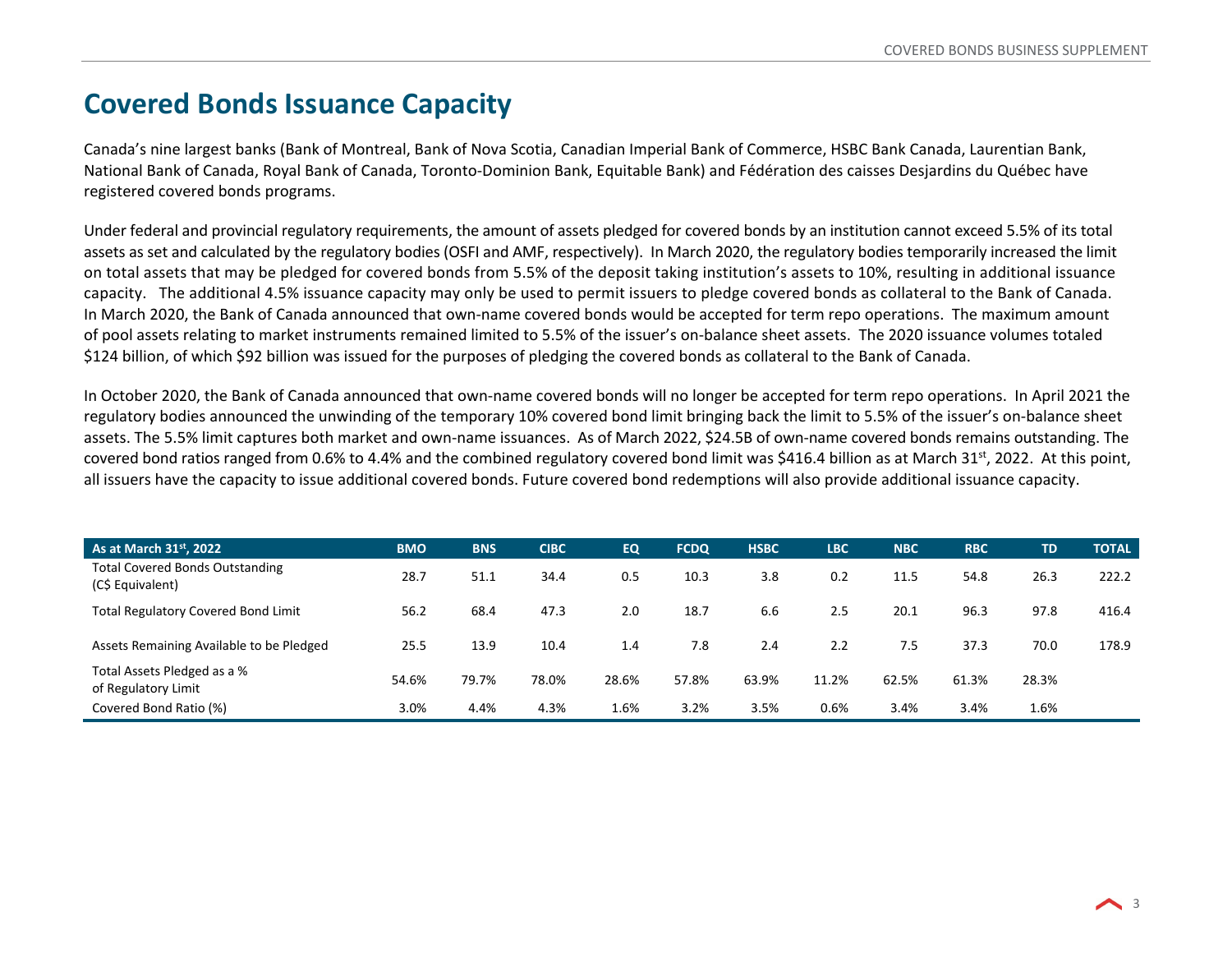

Source: Registered Issuers' websites Source: Registered Issuers' websites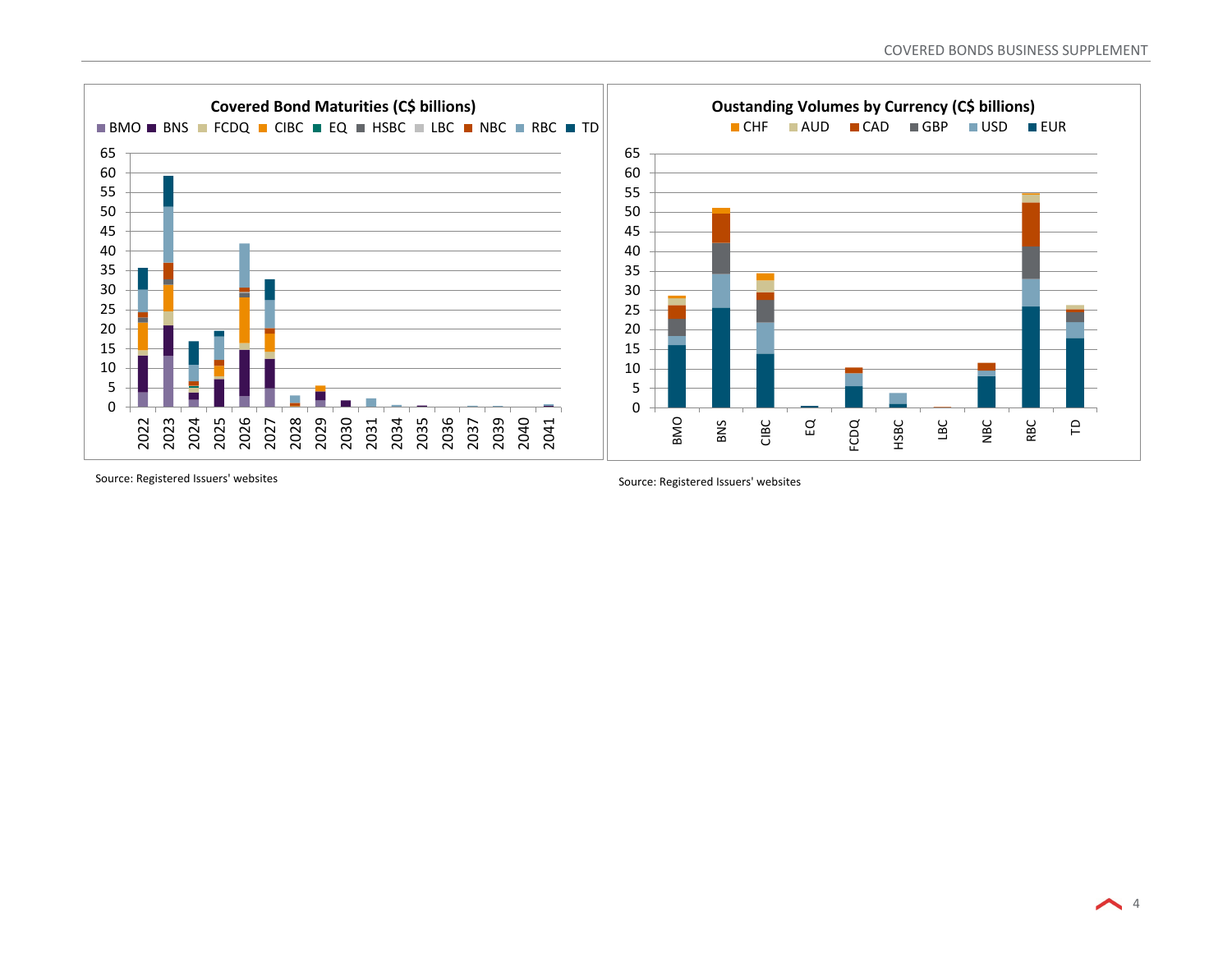## **Covered Bonds as a Source of Funding**

Canadian lenders have continually increased their use of covered bonds as a source of funding. Covered bond funding as a percentage of the total mortgage market increased from 5% in early 2013 to over 10% in 2016. In March 2022, covered bond funding as percentage of the mortgage market is 11.3%.



Sources: Statistics Canada website, Registered Issuers' websites